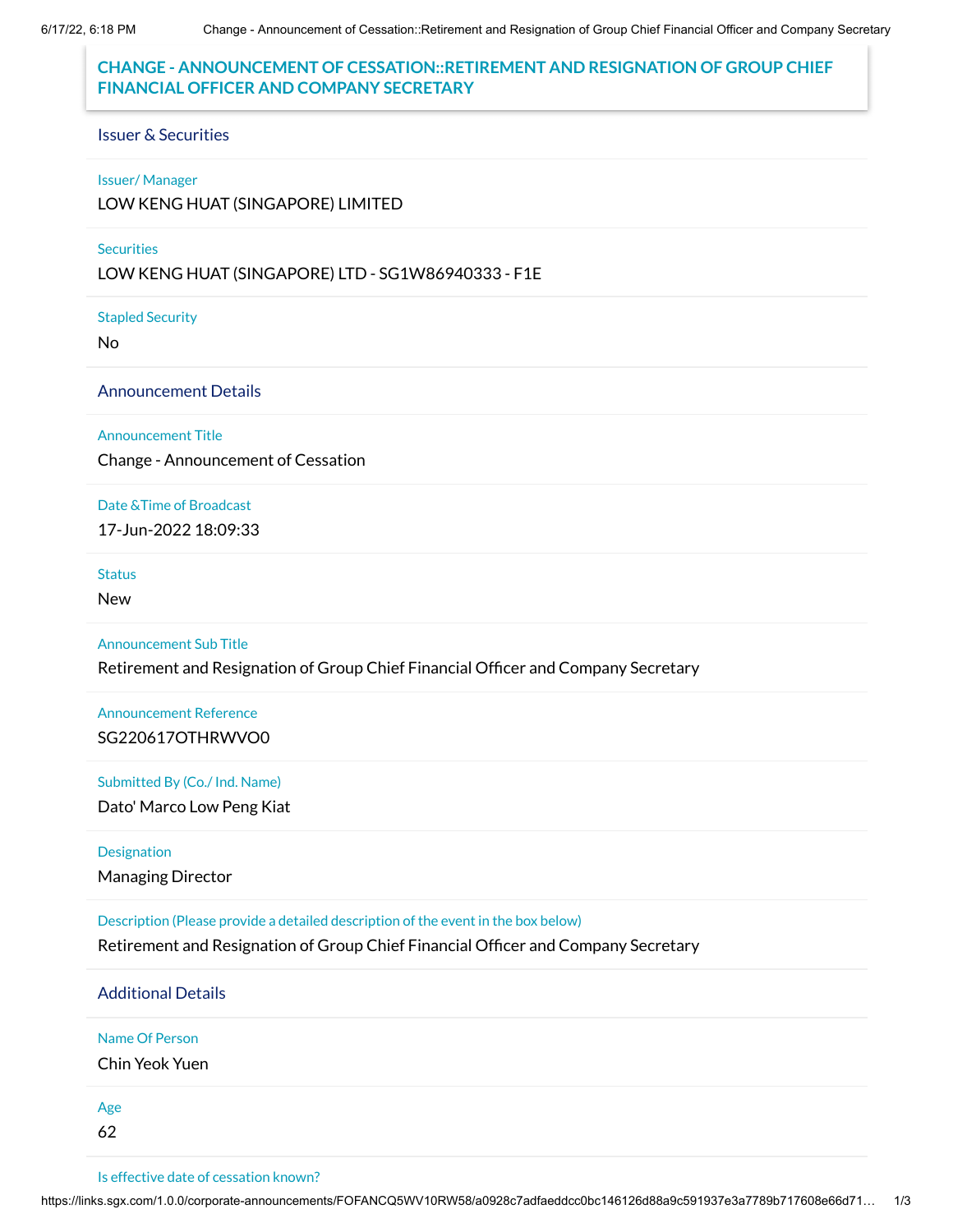Yes

If yes, please provide the date 15/07/2022

Detailed Reason (s) for cessation

Ms Chin has indicated her intention to retire and has submitted her letter of resignation to retire as Group Chief Financial Officer and Company Secretary.

Meantime, the Group has shortlisted a qualified and suitable candidate for her replacement and will make the necessary announcement in due course, upon approval of the Board and respective committees.

Are there any unresolved differences in opinion on material matters between the person and the board of directors, including matters which would have a material impact on the group or its financial reporting?

No

Is there any matter in relation to the cessation that needs to be brought to the attention of the shareholders of the listed issuer?

No

Any other relevant information to be provided to shareholders of the listed issuer?

No

Date of Appointment to current position 01/10/2007

Does the AC have a minimum of 3 members (taking into account this cessation)? Yes

Number of Independent Directors currently resident in Singapore (taking into account this cessation)

4

Number of cessations of appointments specified in Listing Rule 704 (7) or Catalist Rule 704 (6) over the past 12 months 0

Job Title (e.g. Lead ID, AC Chairman, AC Member etc.)

Group Chief Financial Officer and Company Secretary

Role and responsibilities

Ms Chin is responsible for the Group's financial, accounting and corporate secretarial matters. In addition, she oversees human resource matters and administration functions of the Company.

Familial relationship with any director and/ or substantial shareholder of the listed issuer or of any of its principal subsidiaries No

Shareholding interest in the listed issuer and its subsidiaries? No

Past (for the last 5 years)